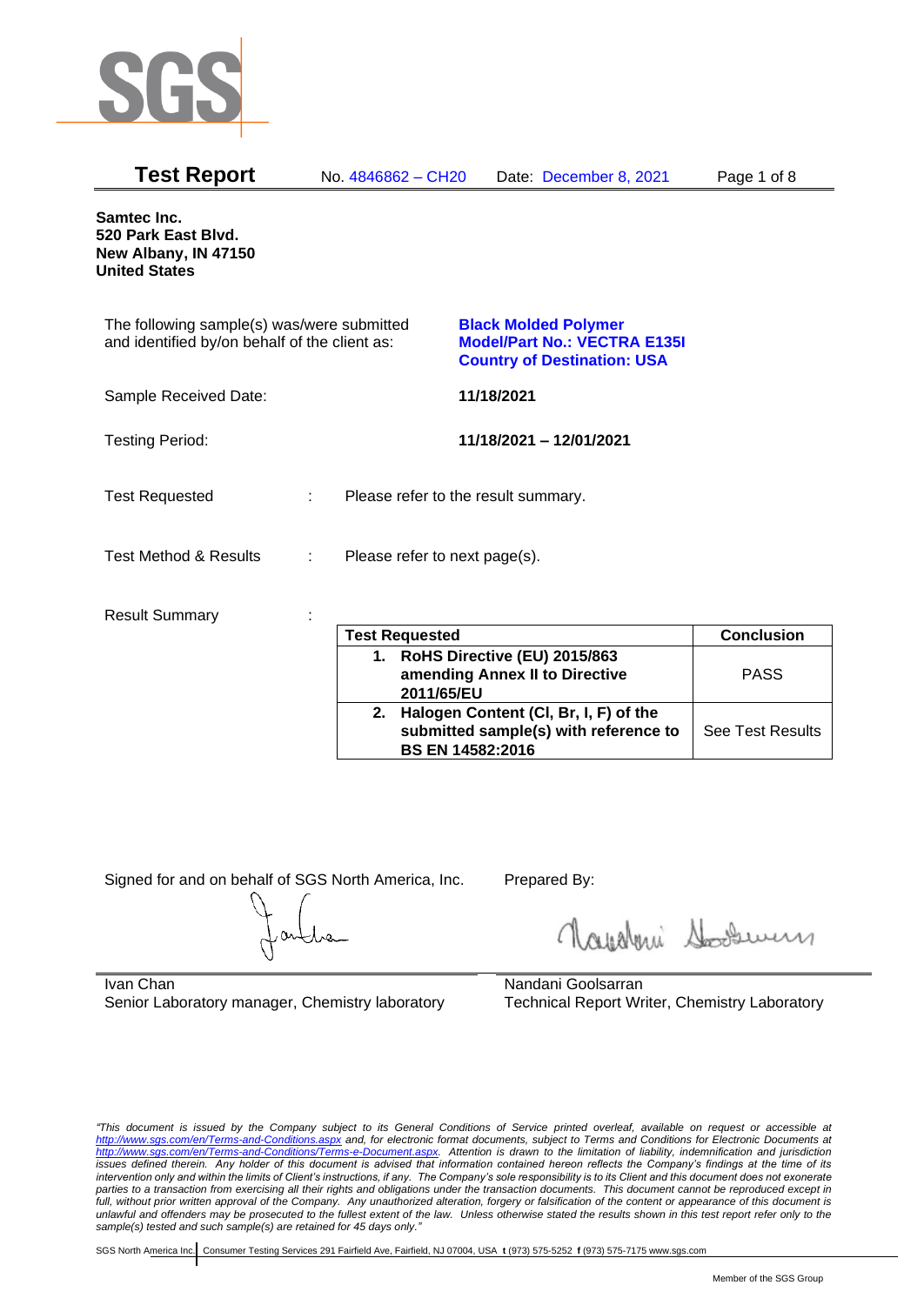

| <b>Test Report</b> | No. 4846862 - CH20 | Date: December 8, 2021 | Page 2 of 8 |
|--------------------|--------------------|------------------------|-------------|
|--------------------|--------------------|------------------------|-------------|

## **1. RoHS Directive (EU) 2015/863 amending Annex II to Directive 2011/65/EU**

## **Testing was done at an SGS Affiliate Laboratory:**

| Specimen<br>No. | <b>SGS Sample ID</b> | <b>Description</b> |
|-----------------|----------------------|--------------------|
|                 | HKT21-058357.020     | Black plastic      |

## Remarks :

(1)  $1 \text{ mg/kg} = 1 \text{ ppm} = 0.0001\%$ 

(2) MDL = Method Detection Limit

- (3)  $ND = Not detected$  ( < MDL)
- (4) "-" = Not Regulated
- Test Method : With reference to IEC 62321-4:2013+A1:2017, IEC62321-5:2013, IEC62321-7-2:2017, IEC62321-6:2015 and IEC62321-8:2017, analyzed by ICP-OES, UV-Vis and GC-MS. (Decision Rule: please refer to appendix 1: Category 1)

| Test Item(s)                 | Limit | Unit  | MDL            | <i>020</i> |
|------------------------------|-------|-------|----------------|------------|
| Cadmium (Cd)                 | 100   | mg/kg | $\overline{c}$ | <b>ND</b>  |
| Lead (Pb)                    | 1,000 | mg/kg | $\overline{2}$ | <b>ND</b>  |
| Mercury (Hg)                 | 1,000 | mg/kg | $\overline{c}$ | <b>ND</b>  |
| Hexavalent Chromium (Cr(VI)) | 1,000 | mg/kg | 8              | <b>ND</b>  |
| Sum of PBBs                  | 1,000 | mg/kg |                | <b>ND</b>  |
| Monobromobiphenyl            |       | mg/kg | 5              | <b>ND</b>  |
| Dibromobiphenyl              |       | mg/kg | 5              | <b>ND</b>  |
| Tribromobiphenyl             |       | mg/kg | 5              | <b>ND</b>  |
| Tetrabromobiphenyl           |       | mg/kg | 5              | <b>ND</b>  |
| Pentabromobiphenyl           |       | mg/kg | 5              | <b>ND</b>  |
| Hexabromobiphenyl            |       | mg/kg | 5              | <b>ND</b>  |
| Heptabromobiphenyl           |       | mg/kg | 5              | <b>ND</b>  |
| Octabromobiphenyl            |       | mg/kg | 5              | <b>ND</b>  |
| Nonabromobiphenyl            |       | mg/kg | 5              | <b>ND</b>  |
| Decabromobiphenyl            |       | mg/kg | 5              | <b>ND</b>  |
| Sum of PBDEs                 | 1,000 | mg/kg |                | ND         |
| Monobromodiphenyl ether      |       | mg/kg | 5              | <b>ND</b>  |
| Dibromodiphenyl ether        |       | mg/kg | 5              | <b>ND</b>  |
| Tribromodiphenyl ether       |       | mg/kg | 5              | <b>ND</b>  |
| Tetrabromodiphenyl ether     |       | mg/kg | 5              | <b>ND</b>  |
| Pentabromodiphenyl ether     |       | mg/kg | 5              | <b>ND</b>  |

*"This document is issued by the Company subject to its General Conditions of Service printed overleaf, available on request or accessible at <http://www.sgs.com/en/Terms-and-Conditions.aspx> and, for electronic format documents, subject to Terms and Conditions for Electronic Documents at [http://www.sgs.com/en/Terms-and-Conditions/Terms-e-Document.aspx.](http://www.sgs.com/en/Terms-and-Conditions/Terms-e-Document.aspx) Attention is drawn to the limitation of liability, indemnification and jurisdiction issues defined therein. Any holder of this document is advised that information contained hereon reflects the Company's findings at the time of its intervention only and within the limits of Client's instructions, if any. The Company's sole responsibility is to its Client and this document does not exonerate*  parties to a transaction from exercising all their rights and obligations under the transaction documents. This document cannot be reproduced except in *full, without prior written approval of the Company. Any unauthorized alteration, forgery or falsification of the content or appearance of this document is unlawful and offenders may be prosecuted to the fullest extent of the law. Unless otherwise stated the results shown in this test report refer only to the sample(s) tested and such sample(s) are retained for 45 days only."*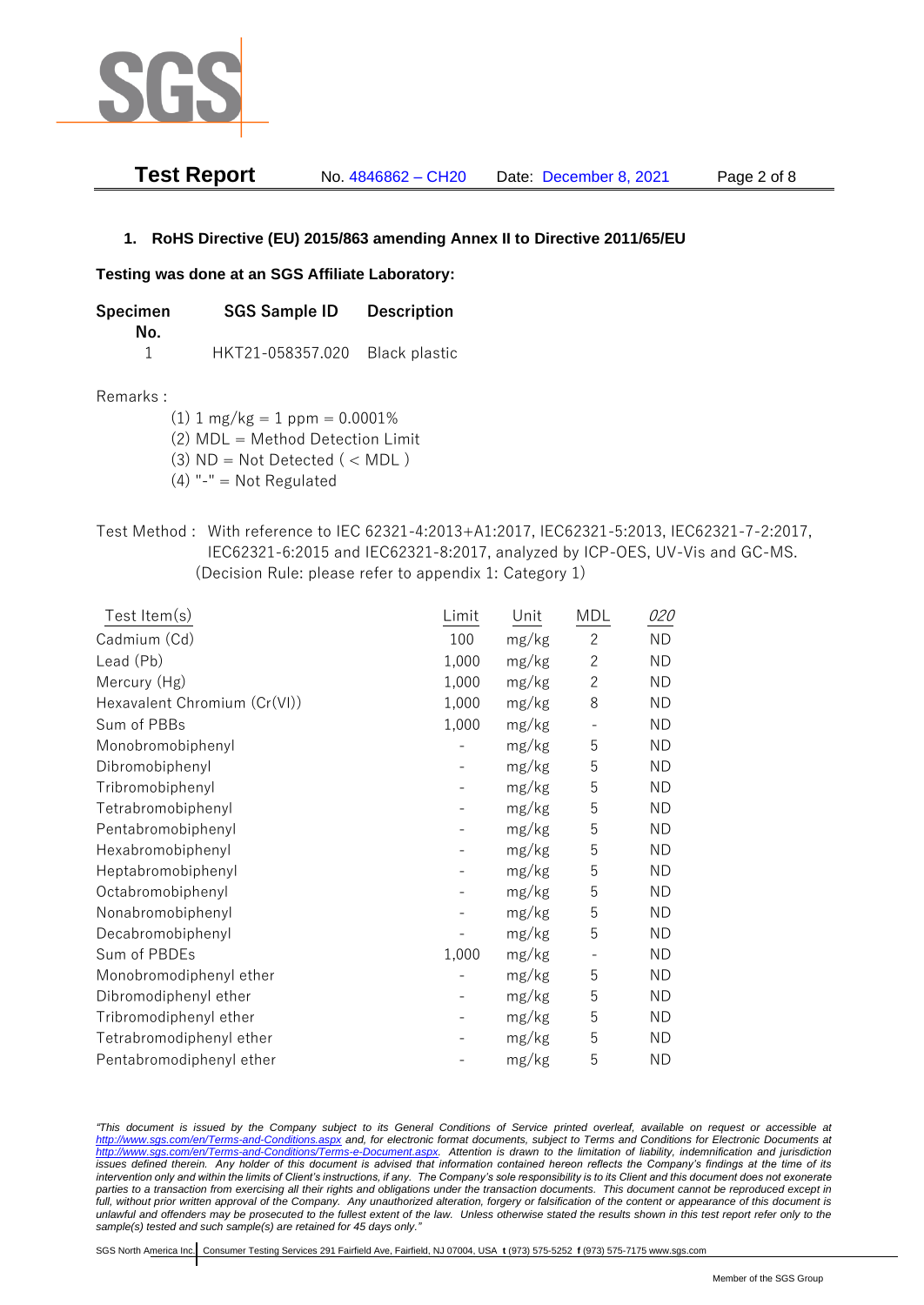

| <b>Test Report</b>                  | No. 4846862 - CH20           | Date: December 8, 2021 |            |           | Page 3 of 8 |
|-------------------------------------|------------------------------|------------------------|------------|-----------|-------------|
|                                     |                              |                        |            |           |             |
| Test Item $(s)$                     | Limit                        | Unit                   | <b>MDL</b> | 020       |             |
| Hexabromodiphenyl ether             |                              | mg/kg                  | 5          | <b>ND</b> |             |
| Heptabromodiphenyl ether            |                              | mg/kg                  | 5          | ND        |             |
| Octabromodiphenyl ether             | -                            | mg/kg                  | 5          | ND        |             |
| Nonabromodiphenyl ether             | $\qquad \qquad -$            | mg/kg                  | 5          | ND        |             |
| Decabromodiphenyl ether             | $\qquad \qquad \blacksquare$ | mg/kg                  | 5          | ND        |             |
| Dibutyl Phthalate (DBP)             | 1,000                        | mg/kg                  | 50         | ND        |             |
| Benzylbutyl Phthalate (BBP)         | 1,000                        | mg/kg                  | 50         | ND        |             |
| Bis-(2-ethylhexyl) Phthalate (DEHP) | 1,000                        | mg/kg                  | 50         | ND.       |             |
| Diisobutyl Phthalate (DIBP)         | 1,000                        | mg/kg                  | 50         | ΝD        |             |

Notes :

(1) The maximum permissible limit is quoted from RoHS Directive (EU) 2015/863. IEC 62321 series is equivalent to EN 62321 series [http://www.cenelec.eu/dyn/www/f?p=104:30:1742232870351101::::FSP\\_ORG\\_ID,FSP\\_LANG\\_](http://www.cenelec.eu/dyn/www/f?p=104:30:1742232870351101::::FSP_ORG_ID,FSP_LANG_ID:1258637,25) [ID:1258637,25](http://www.cenelec.eu/dyn/www/f?p=104:30:1742232870351101::::FSP_ORG_ID,FSP_LANG_ID:1258637,25)

## **2. Halogen**

## **Testing was done at an SGS Affiliate Laboratory:**

Test Method : With reference to EN 14582:2016, analysis was performed by IC.

| Test Item $(s)$ | Limit                    | Unit  | MDL | <i>020</i> |
|-----------------|--------------------------|-------|-----|------------|
| Fluorine (F)    |                          | mg/kg | 50  | ΝD         |
| Chlorine (CI)   | $\overline{\phantom{a}}$ | mg/kg | 50  | ΝD         |
| Bromine (Br)    |                          | mg/kg | 50  | ΝD         |
| lodine (I)      |                          | mg/kg | 50  | ΝD         |
|                 |                          |       |     |            |

Notes :

(1) The measurement report of the expanded uncertainty with confident level 95% by coverage factor k=2, is 20% for each analyte of Fluorine, Chlorine, Bromine and Iodine.

*<sup>&</sup>quot;This document is issued by the Company subject to its General Conditions of Service printed overleaf, available on request or accessible at <http://www.sgs.com/en/Terms-and-Conditions.aspx> and, for electronic format documents, subject to Terms and Conditions for Electronic Documents at [http://www.sgs.com/en/Terms-and-Conditions/Terms-e-Document.aspx.](http://www.sgs.com/en/Terms-and-Conditions/Terms-e-Document.aspx) Attention is drawn to the limitation of liability, indemnification and jurisdiction issues defined therein. Any holder of this document is advised that information contained hereon reflects the Company's findings at the time of its intervention only and within the limits of Client's instructions, if any. The Company's sole responsibility is to its Client and this document does not exonerate*  parties to a transaction from exercising all their rights and obligations under the transaction documents. This document cannot be reproduced except in *full, without prior written approval of the Company. Any unauthorized alteration, forgery or falsification of the content or appearance of this document is unlawful and offenders may be prosecuted to the fullest extent of the law. Unless otherwise stated the results shown in this test report refer only to the sample(s) tested and such sample(s) are retained for 45 days only."*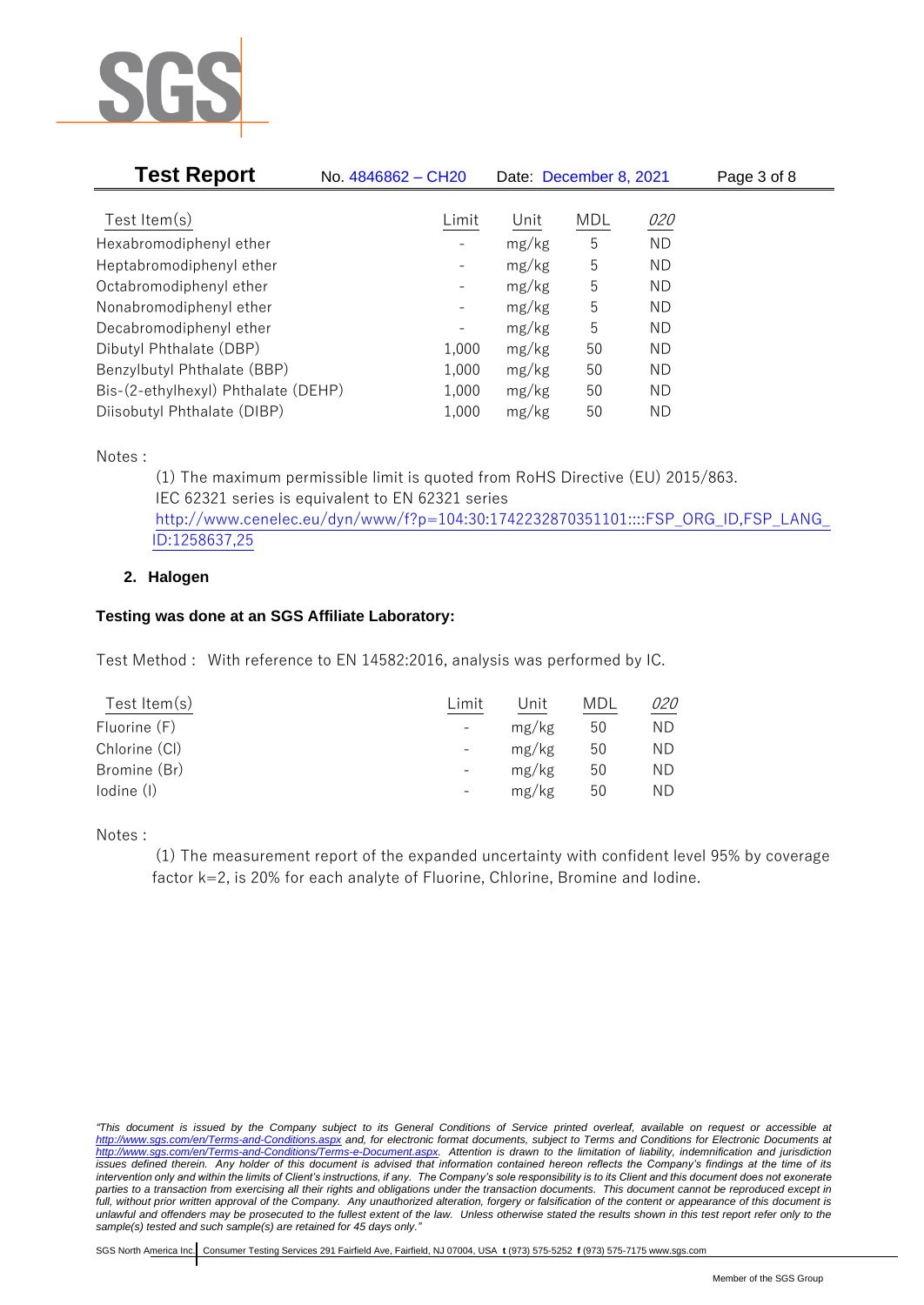

**Test Report** No. 4846862 – CH20 Date: December 8, 2021 Page 4 of 8

## Appendix 1

| Category       | Decision Rule Statement                                                                                                                                                                                                                                                                                                                                                                                                                                                                                                                                                                                                                                                                                                                                                                                                                                                                                                                                                                                                                                                                                                                                                                                                                                                                                                                                                                                                                                                                                           |
|----------------|-------------------------------------------------------------------------------------------------------------------------------------------------------------------------------------------------------------------------------------------------------------------------------------------------------------------------------------------------------------------------------------------------------------------------------------------------------------------------------------------------------------------------------------------------------------------------------------------------------------------------------------------------------------------------------------------------------------------------------------------------------------------------------------------------------------------------------------------------------------------------------------------------------------------------------------------------------------------------------------------------------------------------------------------------------------------------------------------------------------------------------------------------------------------------------------------------------------------------------------------------------------------------------------------------------------------------------------------------------------------------------------------------------------------------------------------------------------------------------------------------------------------|
| $\overline{1}$ | The decision rule for conformity reporting is based on the non-binary statement with quard band (is<br>equal to the expanded measurement uncertainty with a 95% coverage probability, w = U95) in<br>ILAC-G8:09/2019 Clause 4.2.3.<br>"Pass - the measured value is within (or below / above) the acceptance limit, where the<br>А.<br>acceptance limit is below / above to the quard band." or "Pass - The measured values were<br>observed in tolerance at the points tested. The specific false accept risk is up to 2.5%.".<br>B.<br>"Conditional Pass - The measured values were observed in tolerance at the points tested.<br>However, a portion of the expanded measurement uncertainty intervals about one or more<br>measured values exceeded / out of tolerance. When the measured result is close to the<br>tolerance, the specific false accept risk is up to 50%."<br>C.<br>"Conditional Fail - One or more measured values were observed out of tolerance at the<br>points tested. However, a portion of the expanded measurement uncertainty intervals about<br>one or more measured values were in tolerance. When the measured result is close to the<br>tolerance, the specific false reject risk is up to 50%.".<br>"Fail - the measured value is out of (or below / above) the tolerance limit added / subtracted<br>D.<br>to the quard band." or "Fail - One or more measured values were observed out of tolerance<br>at the points tested". The specific false reject risk is up to 2.5%. |
| $\overline{2}$ | The decision rule for conformity reporting is based on BS EN 1811:2011+A1:2015: Reference test<br>method for release of nickel from all post assemblies which are inserted into pierced parts of the<br>human body and articles intended to come into direct and prolonged contact with the skin in<br>Section 9.2 interpretation of results.                                                                                                                                                                                                                                                                                                                                                                                                                                                                                                                                                                                                                                                                                                                                                                                                                                                                                                                                                                                                                                                                                                                                                                     |
| $\overline{3}$ | The decision rule for conformity reporting is based on the general consideration of simple<br>acceptance as stated in ISO/IEC Guide 98-3: "Uncertainty of measurement - Part 3: Guide to the<br>expression of uncertainty in measurement (GUM 1995)", and more specifically for analytical<br>measurements to the EURACHEM/CITAC Guide 2012 "Quantifying Uncertainty in Analytical<br>Measurement *                                                                                                                                                                                                                                                                                                                                                                                                                                                                                                                                                                                                                                                                                                                                                                                                                                                                                                                                                                                                                                                                                                               |
| 4              | The decision rule for conformity reporting is according to the IEC 62321-7-1 Edition 1.0 2015-09<br>Section 7: Table 1-(comparison to standard and interpretation of result)                                                                                                                                                                                                                                                                                                                                                                                                                                                                                                                                                                                                                                                                                                                                                                                                                                                                                                                                                                                                                                                                                                                                                                                                                                                                                                                                      |
| $\overline{5}$ | The decision rule for conformity reporting is according to the IEC 62321-3-1 Edition 1.0 2013-06<br>Annex A.3 interpretation of result.                                                                                                                                                                                                                                                                                                                                                                                                                                                                                                                                                                                                                                                                                                                                                                                                                                                                                                                                                                                                                                                                                                                                                                                                                                                                                                                                                                           |
| 6              | The decision rule for conformity reporting is according to the GB/T 26125-2011 Annex A to H                                                                                                                                                                                                                                                                                                                                                                                                                                                                                                                                                                                                                                                                                                                                                                                                                                                                                                                                                                                                                                                                                                                                                                                                                                                                                                                                                                                                                       |
| 7              | The decision rule for conformity reporting is according to the requested specification or standard<br>(ASTM F963-17 section 4.3.5)                                                                                                                                                                                                                                                                                                                                                                                                                                                                                                                                                                                                                                                                                                                                                                                                                                                                                                                                                                                                                                                                                                                                                                                                                                                                                                                                                                                |
| $\overline{8}$ | The decision rule for conformity reporting is according to the requested specification or standard<br>(AS/NZS ISO 8124 Part 3 section 4.2)                                                                                                                                                                                                                                                                                                                                                                                                                                                                                                                                                                                                                                                                                                                                                                                                                                                                                                                                                                                                                                                                                                                                                                                                                                                                                                                                                                        |
|                | If the decision rule is not feasible to be used and the uncertainty of the result is able to be provided,<br>Remark the uncertainty range of the result will be shown in the report. Otherwise, only result will be shown<br>in the report.                                                                                                                                                                                                                                                                                                                                                                                                                                                                                                                                                                                                                                                                                                                                                                                                                                                                                                                                                                                                                                                                                                                                                                                                                                                                       |

*"This document is issued by the Company subject to its General Conditions of Service printed overleaf, available on request or accessible at <http://www.sgs.com/en/Terms-and-Conditions.aspx> and, for electronic format documents, subject to Terms and Conditions for Electronic Documents at [http://www.sgs.com/en/Terms-and-Conditions/Terms-e-Document.aspx.](http://www.sgs.com/en/Terms-and-Conditions/Terms-e-Document.aspx) Attention is drawn to the limitation of liability, indemnification and jurisdiction issues defined therein. Any holder of this document is advised that information contained hereon reflects the Company's findings at the time of its intervention only and within the limits of Client's instructions, if any. The Company's sole responsibility is to its Client and this document does not exonerate parties to a transaction from exercising all their rights and obligations under the transaction documents. This document cannot be reproduced except in full, without prior written approval of the Company. Any unauthorized alteration, forgery or falsification of the content or appearance of this document is unlawful and offenders may be prosecuted to the fullest extent of the law. Unless otherwise stated the results shown in this test report refer only to the sample(s) tested and such sample(s) are retained for 45 days only."*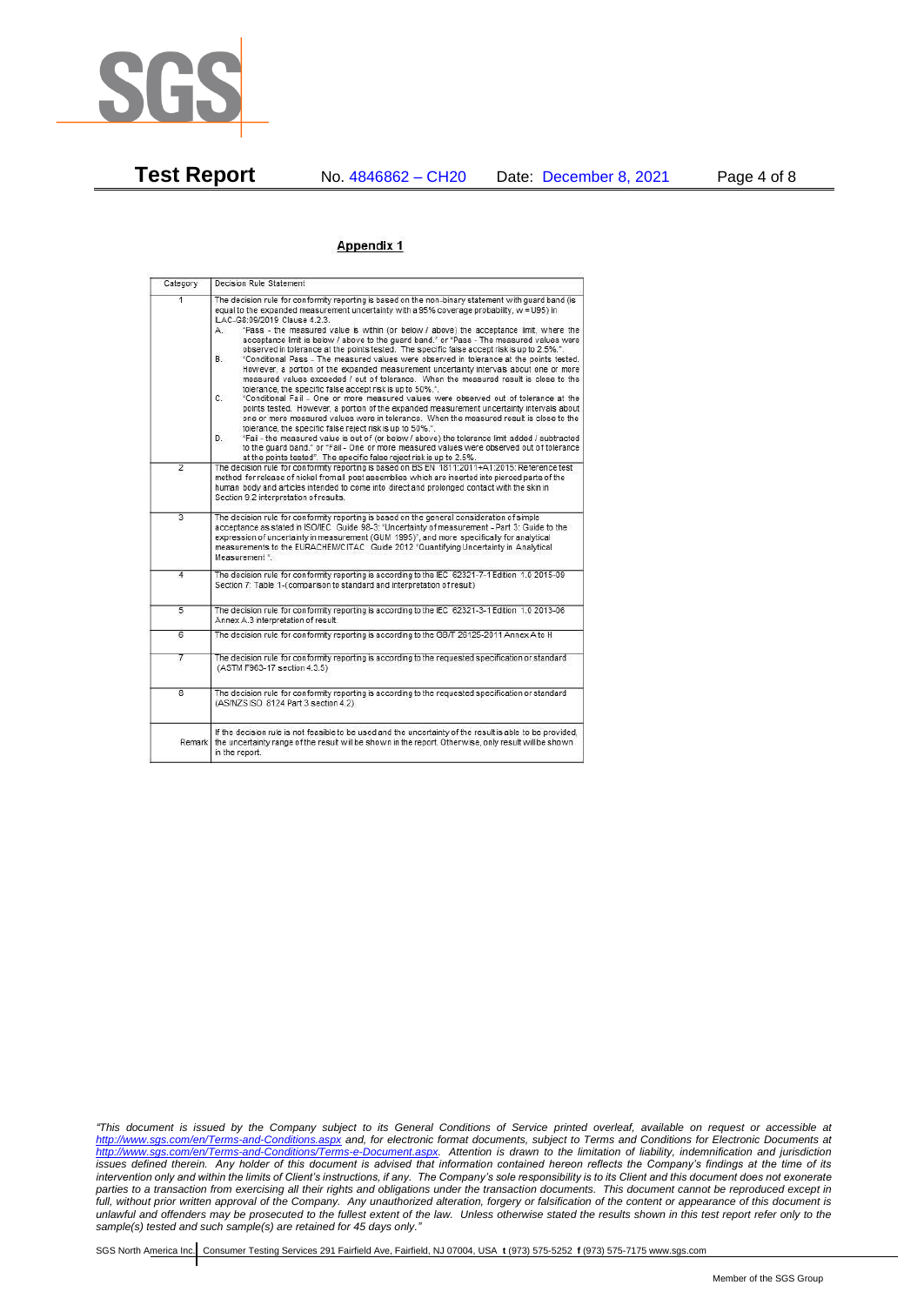

| <b>Test Report</b> | No. 4846862 - CH20 | Date: December 8, 2021 | Page 5 of 8 |
|--------------------|--------------------|------------------------|-------------|
|--------------------|--------------------|------------------------|-------------|

Flowchart:



Note : 1) Boiling water test method was also performed for the analysis of Cr (VI) in metal sample. 2) The polymeric samples were dissolved totally by pre-conditioning method according to above flow chat for Cd, Pb and Hg contents analysis

| Operator:      | Chiu Kan Yuen/ Tang Koon Pang (Acid digestion) |  |
|----------------|------------------------------------------------|--|
|                | Chiu Kan Yuen (Dry Ashing)                     |  |
|                | Nick Liu (Hexavalent Chromium)                 |  |
|                | Kent Wan (PBBs and PBDEs)                      |  |
| Section Chief: | Chan Chun Kit, Dickson                         |  |

*"This document is issued by the Company subject to its General Conditions of Service printed overleaf, available on request or accessible at <http://www.sgs.com/en/Terms-and-Conditions.aspx> and, for electronic format documents, subject to Terms and Conditions for Electronic Documents at [http://www.sgs.com/en/Terms-and-Conditions/Terms-e-Document.aspx.](http://www.sgs.com/en/Terms-and-Conditions/Terms-e-Document.aspx) Attention is drawn to the limitation of liability, indemnification and jurisdiction issues defined therein. Any holder of this document is advised that information contained hereon reflects the Company's findings at the time of its intervention only and within the limits of Client's instructions, if any. The Company's sole responsibility is to its Client and this document does not exonerate*  parties to a transaction from exercising all their rights and obligations under the transaction documents. This document cannot be reproduced except in *full, without prior written approval of the Company. Any unauthorized alteration, forgery or falsification of the content or appearance of this document is unlawful and offenders may be prosecuted to the fullest extent of the law. Unless otherwise stated the results shown in this test report refer only to the sample(s) tested and such sample(s) are retained for 45 days only."*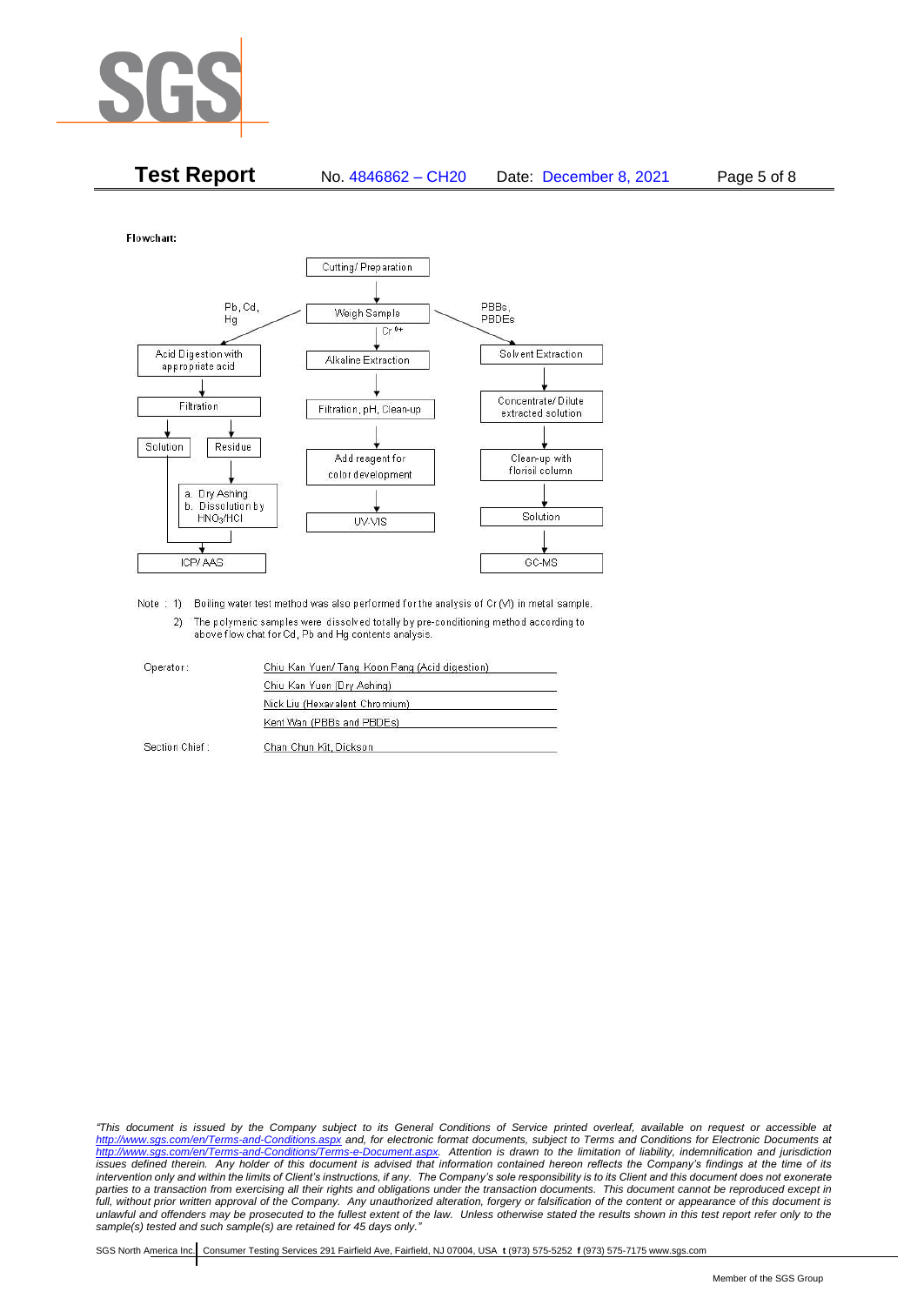

# **Test Report** No. 4846862 – CH20 Date: December 8, 2021 Page 6 of 8

#### **Flowchart for Phthalates measurement**

Method: IEC 62321-8:2017



Tested by Checked by Lumpy Lee

Edmund Kwan

*"This document is issued by the Company subject to its General Conditions of Service printed overleaf, available on request or accessible at <http://www.sgs.com/en/Terms-and-Conditions.aspx> and, for electronic format documents, subject to Terms and Conditions for Electronic Documents at [http://www.sgs.com/en/Terms-and-Conditions/Terms-e-Document.aspx.](http://www.sgs.com/en/Terms-and-Conditions/Terms-e-Document.aspx) Attention is drawn to the limitation of liability, indemnification and jurisdiction issues defined therein. Any holder of this document is advised that information contained hereon reflects the Company's findings at the time of its intervention only and within the limits of Client's instructions, if any. The Company's sole responsibility is to its Client and this document does not exonerate*  parties to a transaction from exercising all their rights and obligations under the transaction documents. This document cannot be reproduced except in *full, without prior written approval of the Company. Any unauthorized alteration, forgery or falsification of the content or appearance of this document is unlawful and offenders may be prosecuted to the fullest extent of the law. Unless otherwise stated the results shown in this test report refer only to the sample(s) tested and such sample(s) are retained for 45 days only."*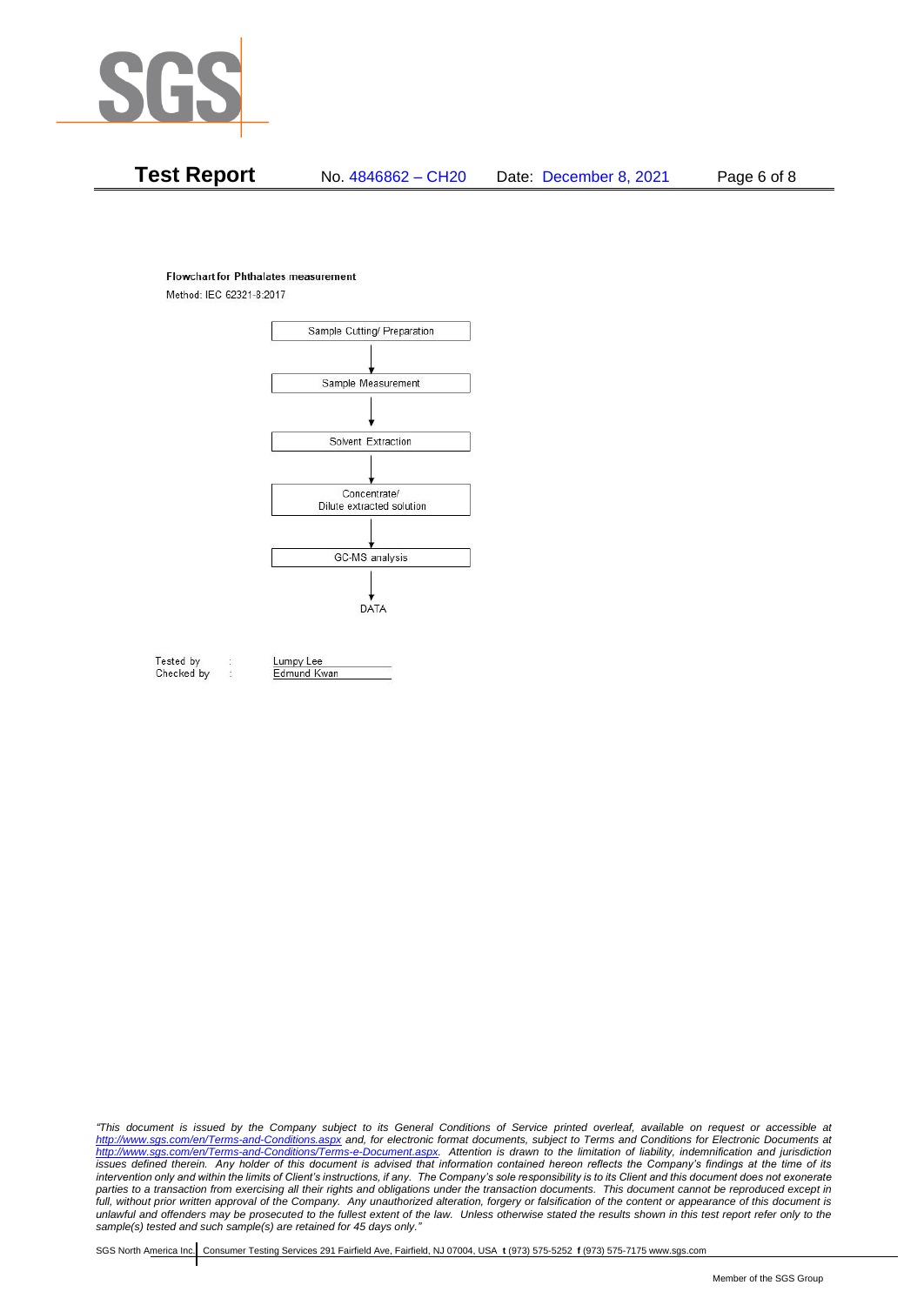

# **Test Report** No. 4846862 – CH20 Date: December 8, 2021 Page 7 of 8

### **Flowchart for Halogen Free Test**

Method: BS EN14582:2016



Operator: Supervisor: Tang Ying Sam Chan Chun Kit (Dickson)

*"This document is issued by the Company subject to its General Conditions of Service printed overleaf, available on request or accessible at <http://www.sgs.com/en/Terms-and-Conditions.aspx> and, for electronic format documents, subject to Terms and Conditions for Electronic Documents at [http://www.sgs.com/en/Terms-and-Conditions/Terms-e-Document.aspx.](http://www.sgs.com/en/Terms-and-Conditions/Terms-e-Document.aspx) Attention is drawn to the limitation of liability, indemnification and jurisdiction issues defined therein. Any holder of this document is advised that information contained hereon reflects the Company's findings at the time of its intervention only and within the limits of Client's instructions, if any. The Company's sole responsibility is to its Client and this document does not exonerate*  parties to a transaction from exercising all their rights and obligations under the transaction documents. This document cannot be reproduced except in *full, without prior written approval of the Company. Any unauthorized alteration, forgery or falsification of the content or appearance of this document is unlawful and offenders may be prosecuted to the fullest extent of the law. Unless otherwise stated the results shown in this test report refer only to the sample(s) tested and such sample(s) are retained for 45 days only."*